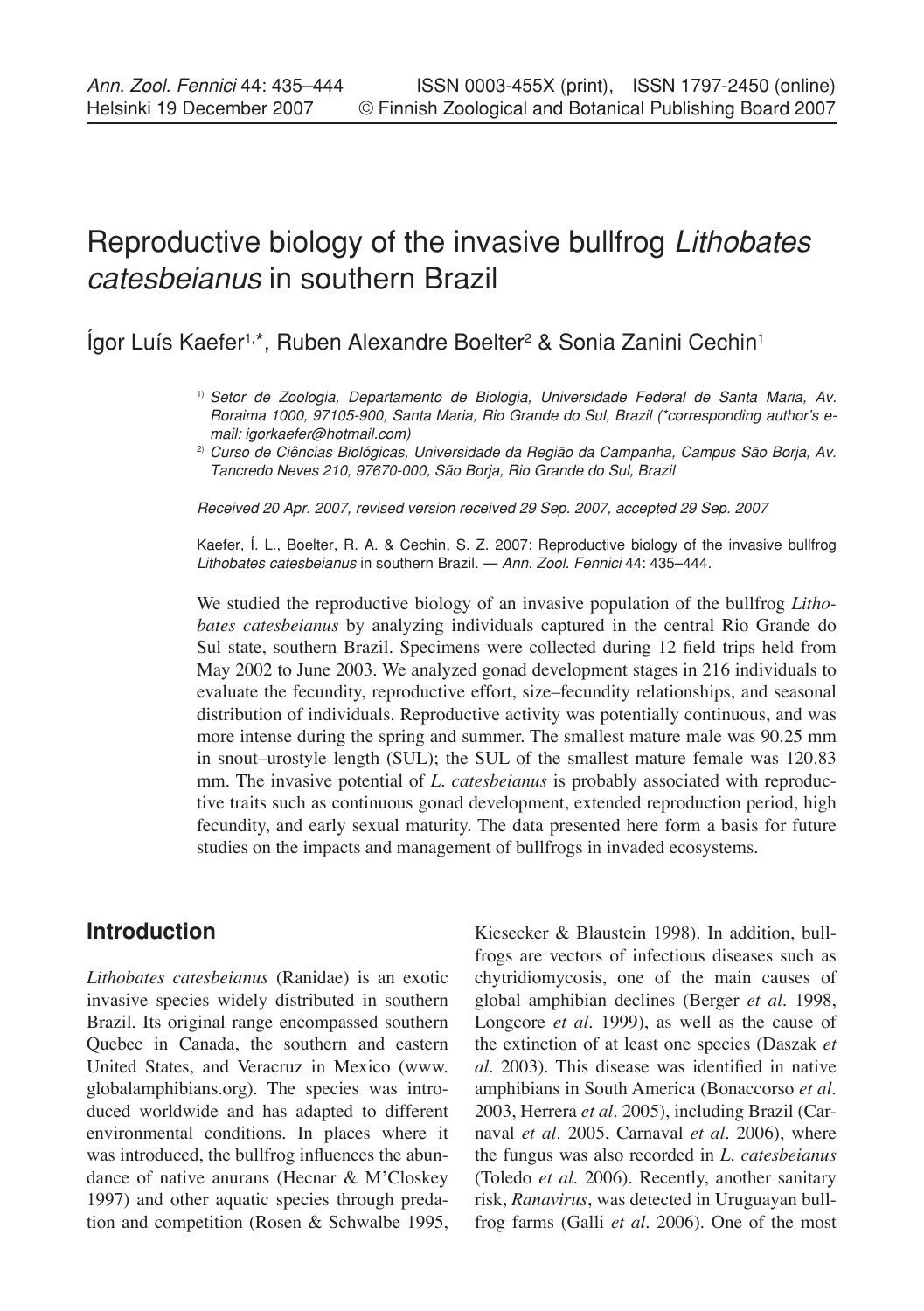

**Fig. 1.** Geographical position of the study area in the state of Rio Grande do Sul, Brazil.

important applications of modern ecology is to identify environmental, behavioral, and lifehistory attributes related to the impacts of such invasions (Parker *et al.* 1999, Mack *et al.* 2000).

Data on bullfrog reproductive traits usually pertain to populations in northern-hemisphere countries, where climatic conditions are markedly different from those in Brazil (Lima *et al.* 1998). In Brazil, reproductive data on *L. catesbeianus* are available for captive-bred populations in tropical areas; these regions differ markedly from our study area, classified by Maluf (2000) as subtropical. According to Bury and Whelan (1984), geographic location strongly influences body size and size at maturity in bullfrogs. Hence, analyses based on field data are of great importance to evaluate local impacts of biological invasions. In general, a minimum size must be reached before individuals become sexually mature, and local environmental factors determine the growth rate (Porter 1972). Anuran reproduction is influenced by various biotic and abiotic factors; in temperate regions, species with prolonged breeding periods, such as *L. catesbeianus*, must respond to a wider range of environmental variables than do species with short breeding seasons (Oseen & Wassersug 2002).

The present study aimed to characterize aspects of the reproductive biology of *L. catesbeianus* in southern Brazil and to relate these traits to the local frog fauna. We analyzed the male and female gonad development, fecundity, reproductive effort, size-fecundity relationships, seasonal distribution of individuals, and the presence of sexual size dimorphism. We also compared our results with data from the natural range of the species.

## **Material and methods**

Fieldwork was conducted in 23 lentic waterbodies in the area of the Dona Francisca Hydroelectric Dam (UHEDF). The region lies in the final portion of the middle Jacuí River, between the cities of Agudo and Nova Palma, central Rio Grande do Sul state, Brazil (29°26´50´´S,  $53^{\circ}16'50'$ <sup>'</sup>W) (Fig. 1). The mean annual temperature is 18 °C, the mean annual rainfall is 2000 mm, and the mean annual air humidity is 87%, peaking in the winter months (Companhia Estadual de Energia Elétrica unpubl. data). Seasons are well defined, with low temperatures in the winter and high in the summer. The local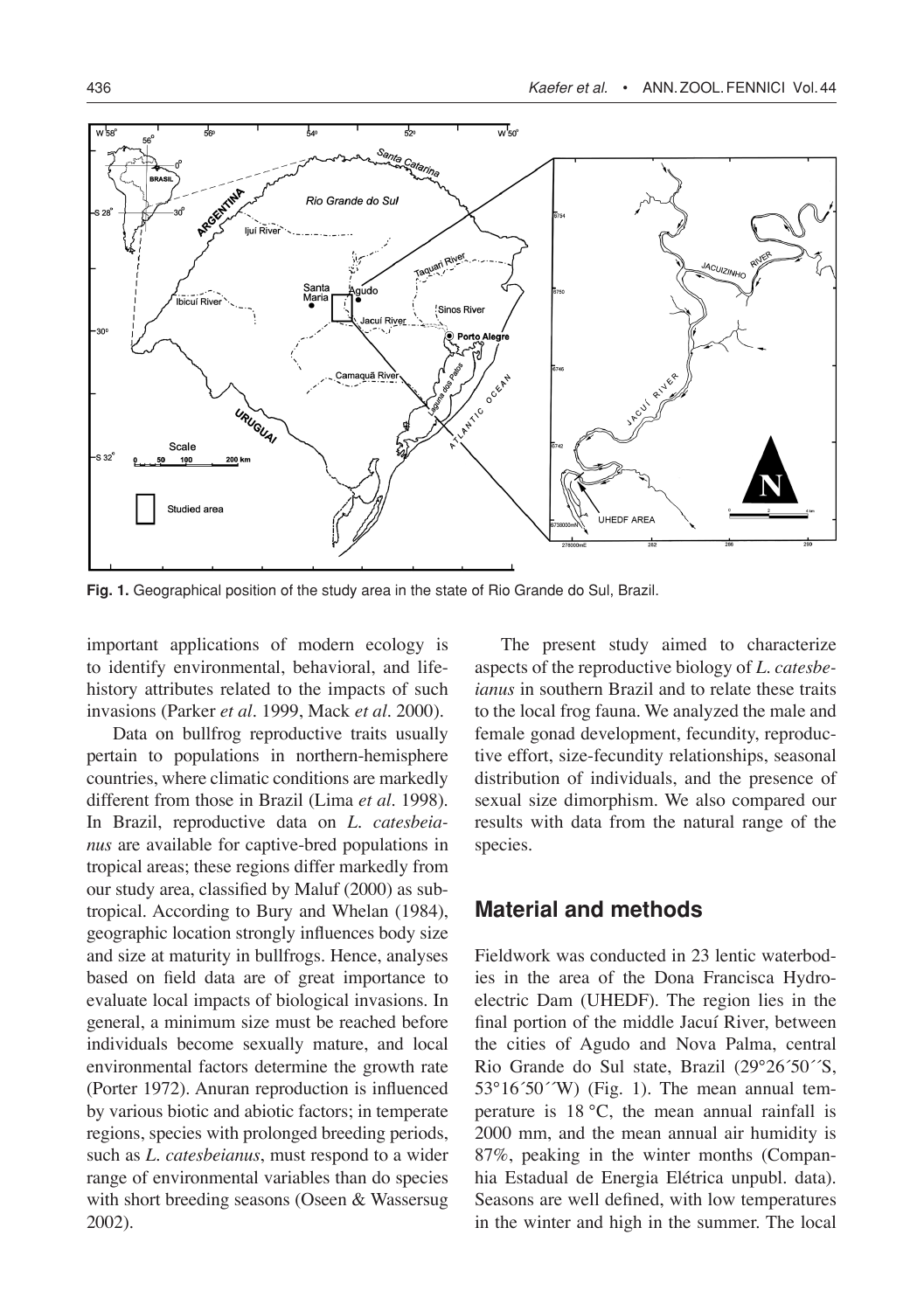climate is classified as subtropical humid (Maluf 2000).

We captured *L. catesbeianus* individuals by hand and with the aid of fishing nets during 12 field trips from May 2002 to June 2003. Specimens were killed and subsequently deposited in the herpetology laboratory collection at the Universidade Federal de Santa Maria (ZUFSM).

We measured the snout–urostyle length (SUL, in millimeters) and mass (in grams) of each individual after preservation. We dissected specimens to remove and analyze gonads. In each animal, we measured the left testis length (with digital calipers to the nearest 0.01 mm) and mass (with a precision digital scale to the nearest  $0.001 \text{ g}$ ).

To analyze the spermatogenic cycle, we embedded testes of 42 males in paraffin resin for later histological analyses. Sections of 5  $\mu$ m were cut with microtomes, mounted on glass slides, and stained according to the standard hematoxylin-eosin techniques (Montero & Pisanó 1992). Males containing spermatozoa in seminiferous tubules were considered reproductive.

We weighed ovaries on a precision digital scale to the nearest 0.1 g. We analyzed oocyte maturation stages following the terminology proposed by Montero and Pisanó (1991), and classified them as follows: (1) pre-vitellogenic oocytes, (2) oocytes in primary vitellogenesis, (3) oocytes in late vitellogenesis, (4) oocytes in auxocytosis, (5) post-vitellogenic oocytes (hereafter PVOs), (6) atresic oocytes, and (7) pigment stain.

For ovarian maturation stages we followed the terminology proposed by Costa *et al.* (1998a). *Lithobates catesbeianus* showed five stages: (1) juvenile: ovaries thin, hyaline to whitish, and oocytes macroscopically indistinguishable; (2) beginning of maturation: whitish to yellowish ovaries; deeper invaginations in the ovaries, and oocytes milky white; (3) intermediate maturation: ovary grayish, with pigmented PVOs accumulated; (4) advanced maturation: maximum degree of ovarian development; high proportion of PVOs; (5) spent ovaries: flaccid, grayish ovaries with considerably reduced volume; high number of atresic oocytes. Juvenile females were excluded from the analysis.

We estimated the total number of PVOs by counting PVOs in 7%–100% of the weighed ovaries (*see* Montero & Pisanó 1991, Díaz-Páez & Ortiz 2001). To facilitate counting, we separated the oocytes by immersing the ovary in a 10% sodium hypochlorite solution (Melchiors *et al.* 2004). We measured the diameters of ten randomly selected oocytes with a digital caliper to the nearest 0.01 mm.

We estimated fecundity based on ovarian complement (number of PVOs in the ovary) and ovarian size factor (OSF; Duellman & Crump 1974), which relates the number and size of PVOs to the frog SUL according to the formula:  $OSF = OC \times OD/SUL$ , where OC is the mean number of PVOs, OD is the grand mean oocyte diameter, and SUL is the mean snout–urostyle length.

We determined the reproductive effort by calculating male and female gonadosomatic indexes (GSI) as follows:  $GSI = GM \times 100/BM$ , where GM and BM represent the gonad mass and body mass, respectively (Costa *et al.* 1998a). For males, we multiplied the value obtained for the left testicle by two. We evaluated GSI variation during the year with a Kruskal-Wallis test, using season as a factor (spring = September to December; summer = December to March;  $autumn = March to June; winter = June to Sep$ tember).

We evaluated the size–fecundity relationship with Pearson's  $(r)$  and Spearman's  $(r<sub>s</sub>)$  correlation coefficients. The following variables were considered: Males: (1) SUL *vs*. testis length; (2) SUL *vs*. testis mass; (3) body mass *vs*. testis length; (4) body mass *vs*. testis mass. Females: (5) SUL *vs*. number of PVOs; (6) SUL *vs*.ovary mass; (7) body mass *vs*. number of PVOs; (8) body mass *vs*. ovary mass. We included only males containing spermatozoa in seminiferous tubules and females with PVOs in these analyses.

We estimated the recruitment period based on the proportion of juvenile individuals captured. We evaluated this aspect only for males, because immaturity can be precisely determined by the lack of spermatozoa in seminiferous tubules. We considered that mature males were those larger than the smallest reproductive individual found.

We evaluated sexual dimorphism in size of mature individuals using Mann-Whitney's *U*test. We carried out all analyses using the program BioEstat 3.0 (Ayres *et al.* 2003).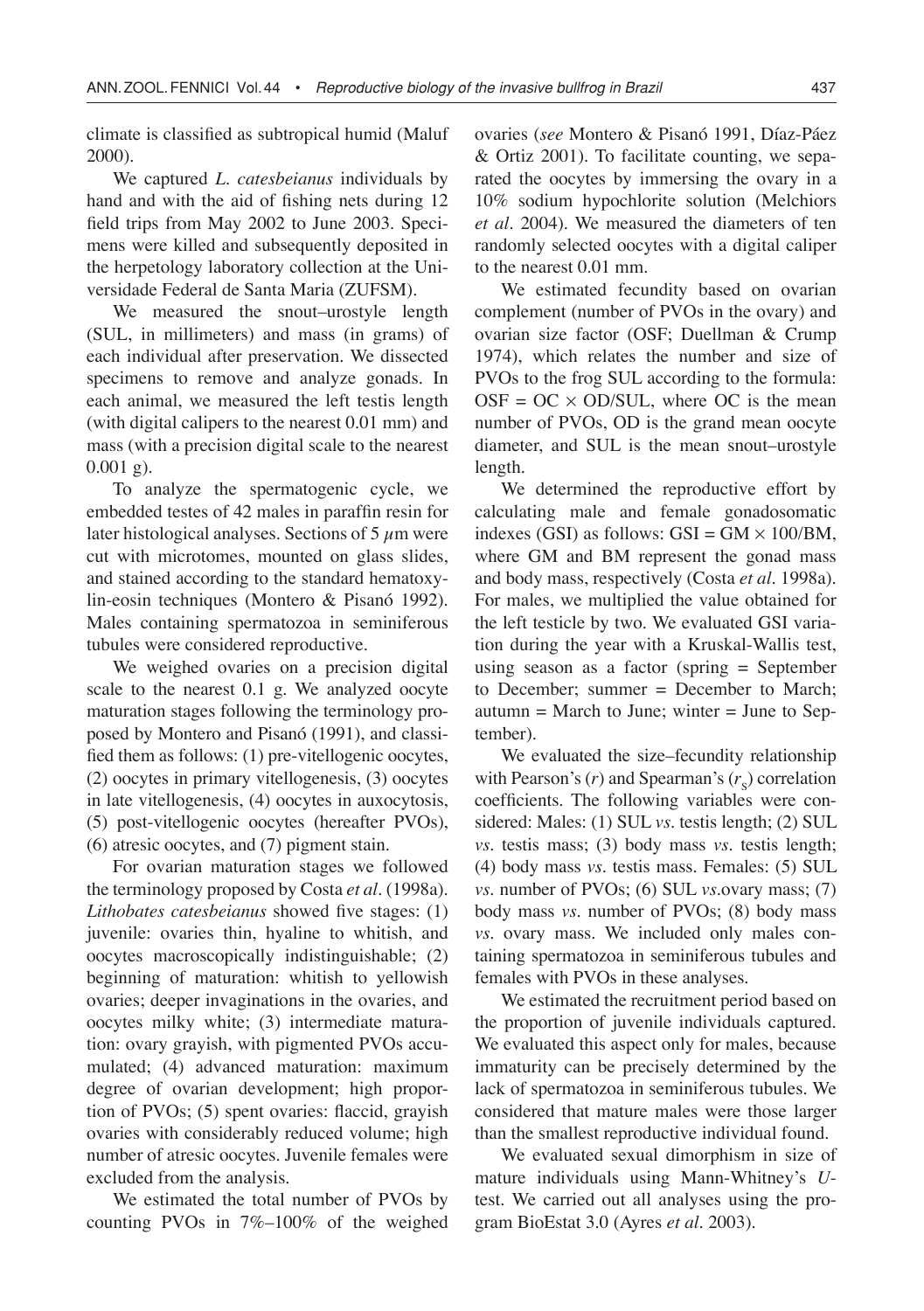

**Fig. 2.** Relationship between mature and immature male individuals of *Lithobates catesbeianus* in the central Rio Grande do Sul state, Brazil, during the seasons sampled.

### **Results**

We analyzed 145 males and 71 females (*n* = 216 individuals). Mature male SUL ranged from 90.25 to 158.00 mm (mean ± SD: 131.50 ± 17.42 mm;  $n = 29$ ; mass ranged from 95 to 560 g (mean ± SD: 311.60 ± 114.50 g; *n* = 29). Cells in different maturation stages occurred inside the testes, and germinative cells in more advanced stages usually occurred inside the lumen of tubules. Spermatozoa and all preceding spermatogenesis cell phases occurred in all four seasons of the year.

Male GSI values were higher in the spring and summer (Table 1), but this variation was not significant in all seasons (Kruskal-Wallis test:  $H = 4.627$ ,  $p = 0.2025$ ,  $n = 29$ ). The SUL was

**Table 1.** Gonadosomatic indexes (GSI = Gonad Mass ¥ 100/Body Mass) of male *Lithobates catesbeianus*  during the four seasons of the year in the central Rio Grande do Sul state, Brazil.

| Groups $(n)$      | $GSI$ (mean $\pm$ SD) |  |
|-------------------|-----------------------|--|
| Spring $(n = 13)$ | $0.069 \pm 0.020$     |  |
| Summer $(n = 4)$  | $0.060 \pm 0.011$     |  |
| Autumn $(n = 4)$  | $0.049 \pm 0.013$     |  |
| Winter $(n = 8)$  | $0.060 \pm 0.030$     |  |

correlated with the testis length  $(r = 0.5529, p)$  $= 0.001$ ,  $n = 29$ ) and the mass ( $r = 0.6999$ ,  $p <$ 0.001,  $n = 29$ ). Likewise, the individual mass was also correlated with the testis length  $(r =$ 0.6186,  $p < 0.001$ ,  $n = 29$ ) and the mass ( $r =$ 0.7655,  $p < 0.001$ ,  $n = 29$ ).

The seasonal proportion of mature and immature males is shown in Fig. 2. There was a higher juvenile recruitment in May (autumn). Still, juveniles occurred in all months of the year.

The SUL of females with post-vitellogenic oocytes (PVOs) ranged from 120.83 to 174.00 mm (mean ± SD: 143.17 ± 11.78 mm, *n* = 19); mass ranged from 220 to 550 g (mean  $\pm$  SD:  $311.6 \pm 95.7$  g,  $n = 19$ ).

Depending on the growth or reproductive phase under consideration, it was possible to see oocytes in different degrees of development through the ovary wall. All ovarian developmental stages occurred in all four seasons of the year, except the advanced maturation stage, which was absent in the autumn, and the beginning maturation stage, which was absent in the summer (Fig. 3A).

Females harboring PVOs occurred in all seasons, but a sharp decrease was noticeable in colder seasons (Fig. 3B). For example, in April we found a single female with PVOs  $(n = 7)$ , whereas in June  $(n = 3)$  and August  $(n = 5)$  we found no females with this ovarian maturation stage. The largest GSI value (9.84) occurred in a female collected in November. Females in advanced maturation stages (i.e., ready to spawn) occurred only from September to February. During the coldest months of the year (April to August) no females showed this gonad maturation stage. Morphometric measurements for different ovarian maturation stages are summarized in Table 2.

The OSF for the females analyzed was 74.8  $(n = 19)$ ; the number of PVOs ranged from 61 in spent ovaries to 26 200 in ovaries in advanced maturation (mean  $\pm$  SD: 9225.8  $\pm$  7045.4).

The number of PVOs was not significantly correlated with the SUL ( $r = -0.0437$ ,  $p = 0.858$ ,  $n = 19$ ) or the body mass ( $r = 0.0349$ ,  $p = 0.887$ ,  $n = 19$ ). Likewise, the ovary mass was not significantly correlated with the SUL ( $r_s = 0.1333$ , *p*  $(0.586, n = 19)$  or the body mass ( $r_s = 0.2847, p$  $= 0.237, n = 19.$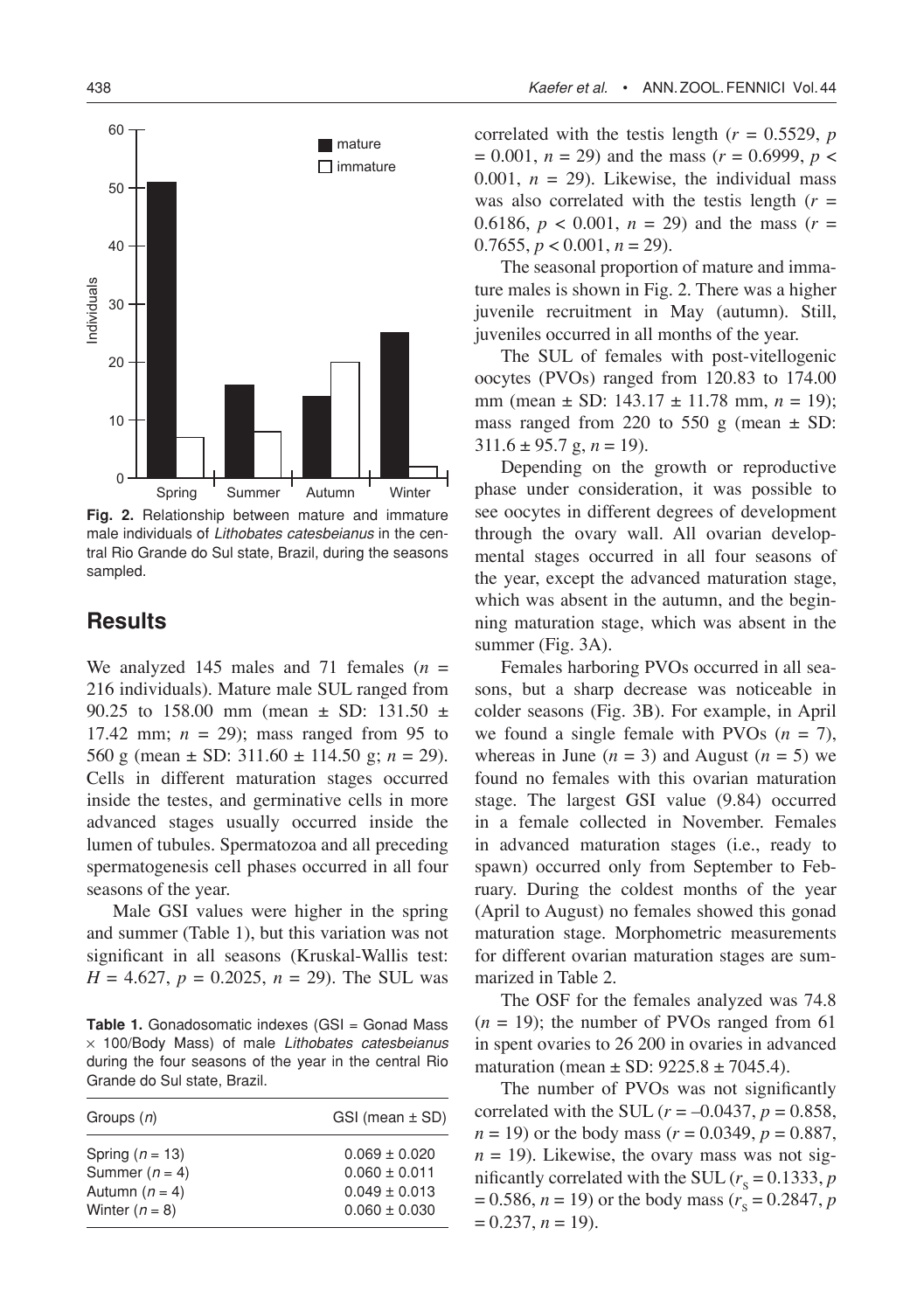

**Fig. 3.** Ovarian maturation stages during (**A**) the seasons of sampling and (**B**) field trips when females from the starting maturation stage were collected for female *Lithobates catesbeianus* in central Rio Grande do Sul state, Brazil. Spring  $n = 38$ , summer  $n = 8$ , autumn  $n = 7$ , winter  $n = 18$ , total = 71.

Adult females were significantly larger than adult males ( $U = 165.00$ ,  $p = 0.0198$ ). However, when we analyzed only the ten largest individuals per group, we found no significant differences in body size ( $U = 46.00$ ,  $p = 0.7624$ ). Morphometric data for both sexes appear in Table 3.

### **Discussion**

#### **Male reproductive characteristics**

Our data indicate that this population has a continuous spermatogenic cycle, as reported for other subtropical frog species (Cei 1949, Melchiors *et al.* 2004) and for captive-bred *L.* 

*catesbeianus* in southeastern Brazil (Costa *et al.* 1998b, Sasso-Cerri *et al.* 2004). Amphibian species inhabiting cold regions have discontinuous spermatogenic cycles, whereas those in areas without remarkable annual temperature fluctuations have continuous or potentially continuous spermatogenic cycles (Lofts 1974).

Our results showed that male GSI did not vary significantly among seasons, as also reported for captive-bred populations of *L. catesbeianus* in southeastern Brazil (Sasso-Cerri *et al.* 2004). This result is in agreement with previously reported data on other animals that show continuous spermatogenic cycles (Rastogi *et al.* 1976, Delgado *et al.* 1989), including *L. catesbeianus* (Licht *et al.* 1983). The strong correlation

**Table 2.** Means ± SD of snout–urostyle length (SUL), body mass, and gonadosomatic index (GSI) by stage of ovary development for *Lithobates catesbeianus* in the central Rio Grande do Sul state, Brazil.

| Stage of ovary development | SUL (mm)           | Body mass (g)     | GSI             | n  |
|----------------------------|--------------------|-------------------|-----------------|----|
| Spent                      | $143.06 \pm 12.04$ | $336.7 \pm 107.7$ | $1.39 \pm 0.68$ | 19 |
| Advanced                   | $140.08 \pm 9.47$  | $352.7 \pm 76.8$  | $4.74 \pm 2.34$ | 13 |
| Intermediate               | $137.67 \pm 12.43$ | $328.3 \pm 90.8$  | $2.03 \pm 1.34$ | 26 |
| Beginning                  | $118.45 \pm 11.96$ | $218.8 \pm 88.6$  | $0.58 \pm 0.71$ | 13 |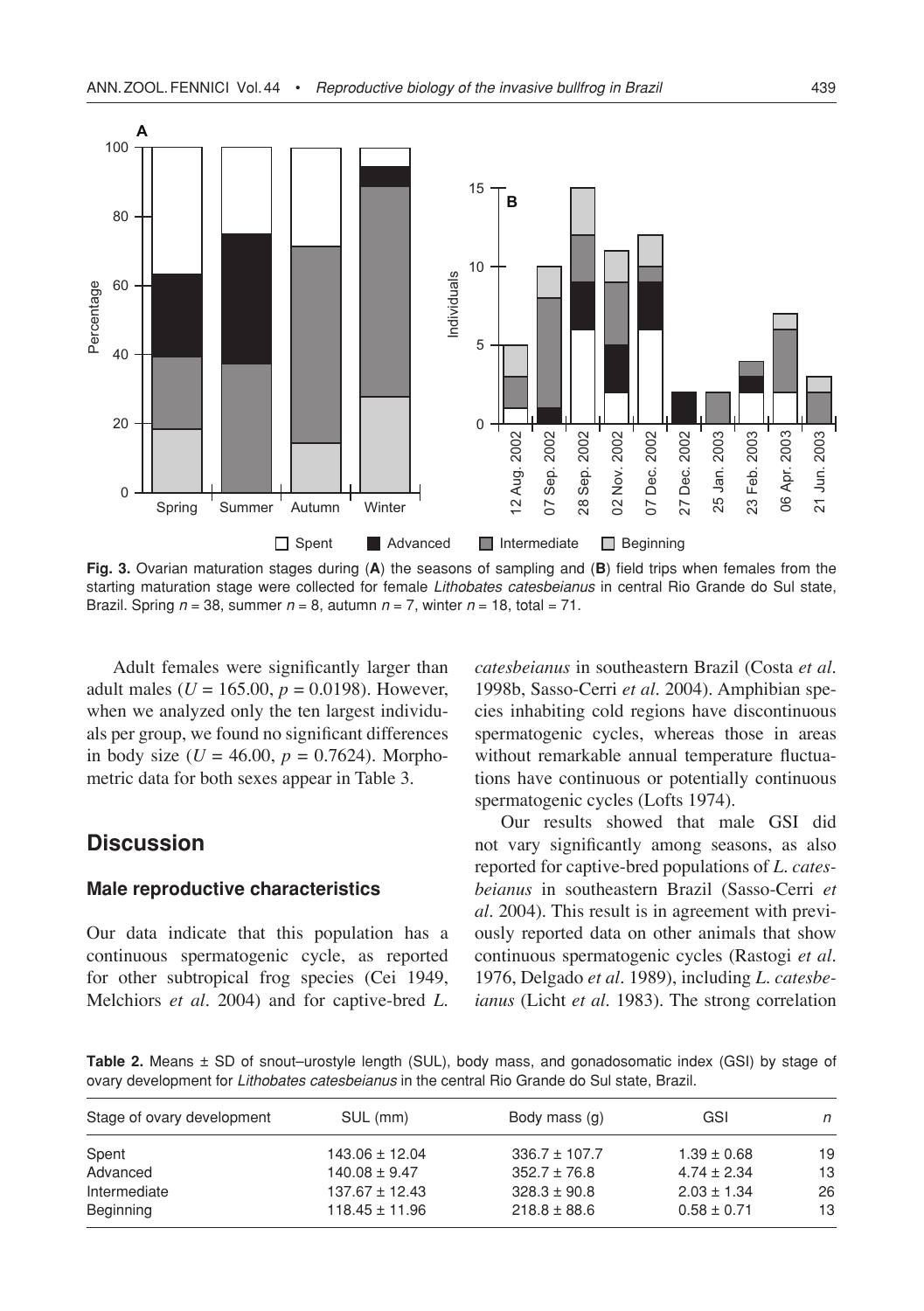between the morphometric and testis measurements also suggests that testis weight remains steady in species that show this type of cycle. This characteristic may be related to compensatory differences in the testis volume and density during the year (Sasso-Cerri *et al.* 2004). These authors suggested that using testis weight only as a measurement of reproductive status in bullfrogs is inadequate. Their suggestion was corroborated by our data.

#### **Female reproductive characteristics**

Female bullfrogs can reproduce year-round, but final maturation and ovulation ultimately depend on environmental stimuli, such as rainfall and temperature rise after the winter (Agostinho *et al.* 2000). Even though females with post-vitellogenic oocytes occurred in all seasons, vitellogenic activity increased between August and April. Females in the advanced maturation stage (ready to spawn) occurred only from September to February, with maximum GSI in November, suggesting that oviposition may occur in the warmest months of the year.

Howard (1978) showed that older female bullfrogs in the US (larger than 130 mm) produce a second spawn with significantly fewer and smaller eggs than the first spawn. According to Vizotto (1984), two-year-old *L. catesbeianus* show two reproductive events in southeastern Brazil, first from September to January and and the second from February to mid-April. These months include most females in advanced gonad maturation stage found in the present study.

However, the methods that we employed and the rapid rate of ovary recovery did not allow us to conclude that two reproductive events occur. In fact, only one female  $(139.20 \text{ mm}, 410 \text{ g})$ , February 2003) in advanced maturation stage was found during the second oviposition period indicated by Vizotto (1984).

As reported by Costa *et al.* (1998a), this species lacks an ovary "rest" stage, implying a continuous oogenesis in which ovaries reset to an intermediate condition after oviposition. This explains the high proportion of females found in an intermediate gonad maturation stage during the year, before and after the possible oviposition period (spring and summer). Monteiro and Pisanó (1991) noted that relatively constant numbers of pre-vitellogenic oocytes or oocytes in primary vitellogenesis are present during the entire cycle, regardless of the number of mature oocytes, indicating that these germinal cell lines represent a stock for subsequent maturation phases.

The present study showed the presence of oocytes in different levels of atresia, especially in females with spent ovaries, as also observed by Costa *et al.* (1998a). According to Saidapur (1978), the presence of atresic oocytes is common, and hormonal and environmental factors, such as temperature, food availability, and nutritional condition, regulate this process. Lofts (1974) reported the occurrence of atresic oocytes throughout the entire reproductive period in *Rana esculenta*. Horseman *et al.* (1978), investigating the influences of photoperiod on bullfrog gonad maturation in the laboratory, concluded that a 12/12 (L:D) photoperiod inhibits ovary

| Table 3. Morphometric data (SD) for <i>Lithobates catesbeianus</i> in the central Rio Grande do Sul state, Brazil. |  |  |  |
|--------------------------------------------------------------------------------------------------------------------|--|--|--|
|--------------------------------------------------------------------------------------------------------------------|--|--|--|

| Characteristic                              | Male $(n = 29)$ | Female $(n = 19)$ |
|---------------------------------------------|-----------------|-------------------|
| Mean body size (mm)                         | 131.50 (17.42)  | 143.17 (11.78)    |
| Smallest mature individual (mm)             | 90.25           | 120.83            |
| Mean body mass (g)                          | 311.6 (114.5)   | 365.5 (95.7)      |
| Post-vitellogenic oocyte mean diameter (mm) |                 | 1.16(0.10)        |
| Post-vitellogenic oocyte mean number        |                 | 9225.8 (7045.4)   |
| Mean ovary mass (g)                         |                 | 13.74 (9.09)      |
| Ovarian size factor                         |                 | 74.83             |
| Mean testis mass (g)                        | 0.100(0.045)    |                   |
| Mean testis length (mm)                     | 9.18(1.80)      |                   |
| Gonadosomatic index (%)                     | 0.062(0.022)    | 3.84(2.36)        |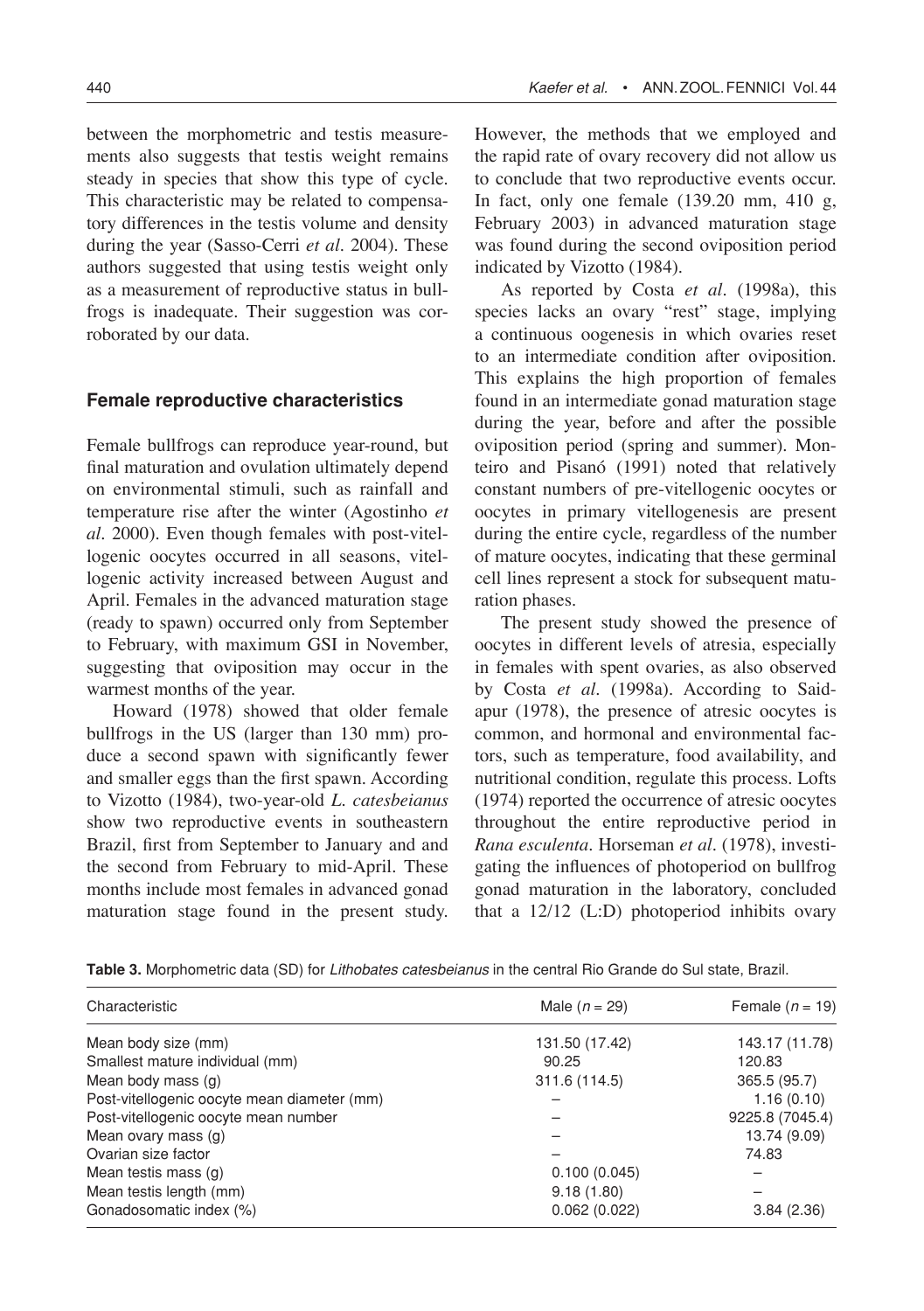regression.

Female GSI values for different ovarian maturation phases of bullfrogs in captivity (*see* Costa *et al.* 1998a) are clearly higher than those found in the present study, and maturation stages were reached at smaller body sizes. Like Costa *et al.* (1998a), we attribute these differences to the more favorable conditions in captivity than in natural environments.

The OSF (74.8) found for *L. catesbeianus* is very high as compared with that for other anuran species. Available values for frogs in the state of Rio Grande do Sul and Argentina indicate lower OSFs, such as 10.5 for *Pseudis minutus* (Melchiors *et al.* 2004), 13.92 for *Leptodactylus latinasus*, and 17.57 for *Pseudopaludicola falcipes* (Basso 1990). Crump (1974) calculated the OSF for 66 species of a tropical anuran community, where only one, native species with high invasive potential, *Chaunus marinus*, had a higher OSF (97.26) than that calculated in the present study. Nevertheless, we must acknowledge that some non-invasive, but large-bodied anuran species can reach higher values of OSF, such as 167.4 (*Leptodactylus ocellatus*) and 162.5 (*Chaunus fernandezae*) (Basso 1990).

The mean number of PVOs recorded (9225.8) in *L. catesbeianus* is also high as compared with that in the most of the South American native frog species (*see* Crump 1974, Basso 1990), which provides evidence of the specie's superior reproductive capacity. The maximum number of PVOs recorded in this study (26 200) is close to that reported by studies in the United States (> 25 000, Bury & Whelan 1984) and Canada (23 540, Bruneau & Magnin 1980). However, higher maximum numbers of PVOs were also reported for *L. catesbeianus* (40 000, Bury & Whelan 1984) and the invasive species *Chaunus marinus* (> 54 000, Seabrook 1993 as cited in Hagman & Shine 2006).

The wide variation in the estimated number of PVOs (61–26 200) is probably due to the dynamics of oviposition in the sampling period: females collected right after oviposition will naturally contain many fewer oocytes. Ontogenic changes occur in frogs in temperate regions (Camargo *et al.* 2005). Furthermore, Bonnet *et al.* (2003) observed that within a population, fecundity will be strongly correlated with the

body size only in analyses considering females with a high reproductive investment.

#### **General reproductive characteristics**

The reproductive pattern of this *L. catesbeianus* population is potentially continuous, where reproduction is most likely limited by low temperatures in the late autumn and early winter. Through the analysis of gonads and seasonal distribution of individuals, we observed an increase in reproductive activity during the spring and summer. This is evidenced by the high proportion of females with advanced gonad maturation stages and higher GSI values for both males and females during this period. The low number of females with PVOs from April to August further supports this hypothesis.

Frogs were collected year-round, and neither hibernation in the coldest months of the year (Bury & Whelan 1984) nor an arrest of gonad maturation were observed, corroborating previously reported data for captive-bred bullfrogs in southeastern Brazil (Costa *et al.* 1998a).

Our data indicated an absence of reproductive activity during the coldest months of the year, when no females ready to spawn were recorded. Furthermore, no males were heard calling from April to July (S. Z. Cechin pers. comm.). In southeastern Brazil, Sasso-Cerri *et al.* (2004) observed no signs of reproductive activity (calls or amplexing pairs) in bullfrogs collected in May and July. Also in Brazil, individuals of *L. catesbeianus* in the state of Paraná vocalized only in the warmest months of the year (Conte & Rossa-Feres 2006). In Canada, Oseen and Wassersug (2002) found that calling activity of bullfrogs is associated primarily with higher water temperature.

Our study also highlighted the importance of analyzing both sexes to correctly characterize the reproductive cycle. Because the presence of mature spermatozoa in testes throughout the year is a characteristic of continuous reproductive cycles (Lofts 1964), the description of only the male gametogenic cycle in bullfrogs would be misleading. For instance, Cei (1949) observed independent ovarian and testicular cycles in several frog species in the Chaco.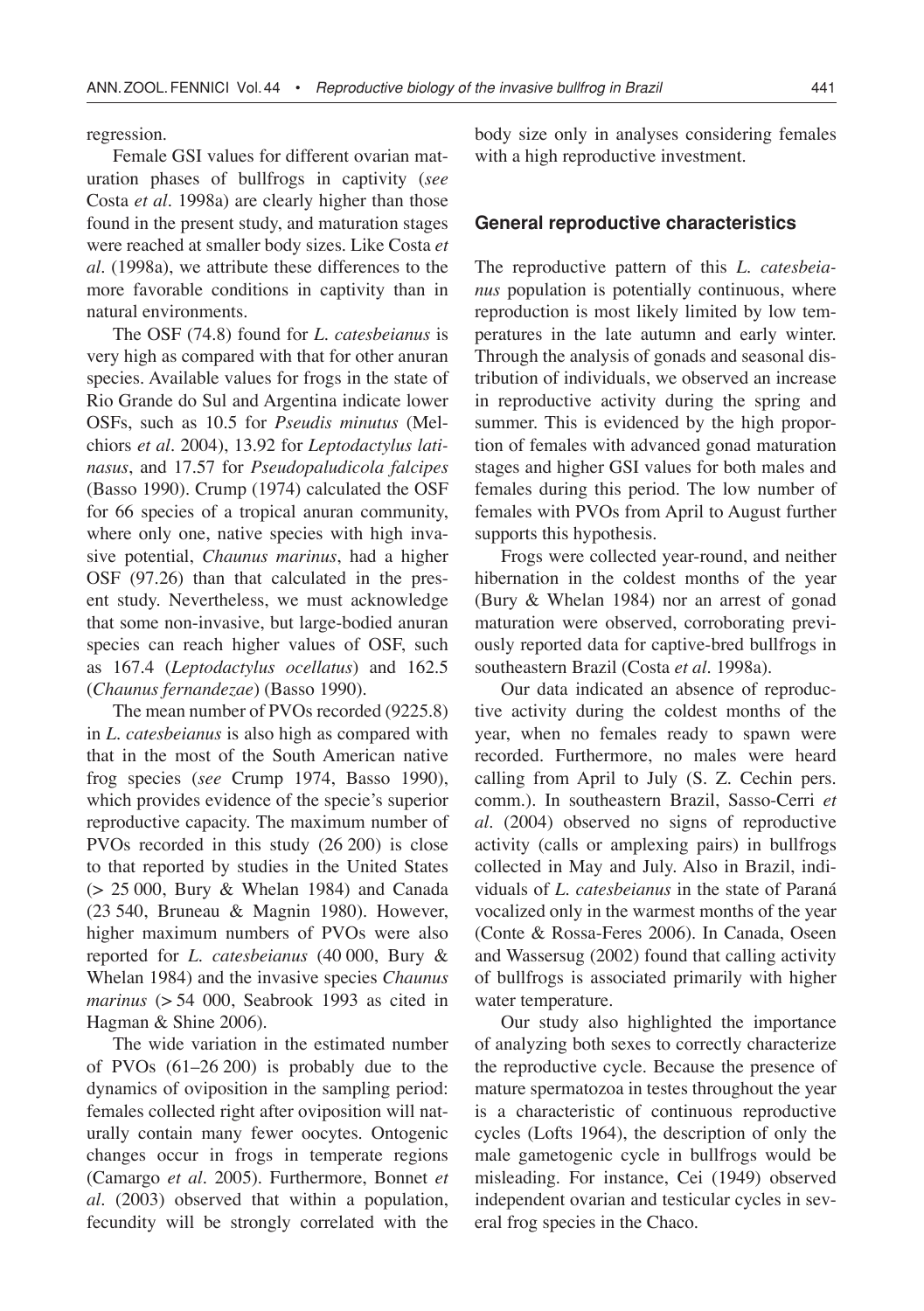The mean sizes of both females and males, and the male minimum size at maturation are similar to those in a natural population in North America (*see* Howard 1981). Captive-bred frogs in Brazil (Lima *et al.* 1998) and elsewhere (Culley & Gravois 1971 as cited in Bury & Whelan 1984) mature earlier. Early male maturation also occurs in wild populations in North America (Howard 1981), where maturity was reached one year after metamorphosis in males, and two years after metamorphosis in females. Howard (1981) argued that, as found in the present study, the presence of females larger than males is a consequence of males reaching maturity at smaller sizes.

Cohen and Howard (1958) reported that the mean larval period in California was six months, and that most individuals of *L. catesbeianus* present at the end of summer in a temporary reservoir were juveniles of the current year. In the population that we studied, higher juvenile recruitment occurred in May, also at the end of the warm season. Although there are no data on the phenology of bullfrogs in southern Brazil, we suggest that oviposition, tadpole development, and metamorphosis can occur in the same warm period. This may contribute to the high reproductive potential of Brazilian bullfrog populations.

The reproductive traits described for this population have a strong association with the invasive potential of bullfrogs in southern Brazil. Continuous gonad development, extended reproduction period, high fecundity, and early sexual maturity are characteristics of *L. catesbeianus* shared with another exotic invasive species, the cane toad *Chaunus marinus* (*see* Phillips *et al.* 2007, Semeniuk *et al.* 2007). This toad has thrived in many countries where it was introduced, and, like bullfrogs, has significant negative effects on local faunas (*see* Semeniuk *et al.* 2007).

We expect that the information provided by this study will encourage further work on the impacts of *L. catesbeianus* in Brazilian ecosystems, related to its reproductive biology. Investigation on selection of breeding sites and adaptive changes in response to their new environments, such as those recently done on invasive cane toads in Australia (Phillips & Shine 2005, Hagman & Shine 2006, Phillips *et al.* 2006, Semeniuk *et al.* 2007), can act as tools to indicate opportunities for bullfrog control, such as manipulation of waterbodies used for reproduction in order to reduce their suitability.

### **Acknowledgements**

We thank anonymous reviewers for valuable suggestions on earlier drafts of this manuscript. Franciéle Pereira Maragno, Janaine Malchiors, Daiani Kochhann, and Dr. Bernardo Baldisserotto helped with laboratory work. We are also thankful to IBAMA (Instituto Brasileiro do Meio Ambiente e dos Recursos Naturais Renováveis) for the license to conduct this study (023/03-RAN).

### **References**

- Agostinho, C. A., Wechsler, F. S., Nictheroy, P. E. O. & Pinheiro, D. F. 2000: Indução à ovulação pelo uso de LHRH análogo e fertilização artificial em rã-touro (*Rana catesbeiana*). — *Revista Brasileira de Zootecnia* 29: 1261–1265.
- Ayres, M., Ayres, M. Jr., Ayres, D. L. & dos Santos, A. S. 2003: *BioEstat 3.0: Aplicações estatísticas nas áreas das ciências biológicas e médicas*. — Sociedade Civil Mamirauá, MCT/CNPq, Belém.
- Basso, N. 1990: Estrategias adaptativas en una comunidad subtropical de anuros. — *Cuadernos de Herpetología* (Ser. Monografías) 1: 1–72.
- Berger, L., Speare, R., Daszak, P., Green, D. E., Cunningham, A. A., Goggin, C. L., Slocombe, R., Ragan, M. A., Hyatt, A. D., McDonald, K. R., Hines, H. B., Lips, K. R., Marantelli, G. & Parkes, H. 1998: Chytridiomycosis causes amphibian mortality associated with population declines in the rain forests of Australia and Central America. — *Proceedings of the National Academy of Science USA* 95: 9031–9036.
- Bonaccorso, E., Guayasamin, J. M., Méndez, D. & Speare, R. 2003: Chytridiomycosis in a Venezuelan anuran (Bufonidae: *Atelopus cruciger*). — *Herpetological Review* 34: 331–334.
- Bonnet, X., Shine, R. Lourdais, O. & Naulleau, G. 2003: Measures of reproductive allometry are sensitive to sampling bias. — *Functional Ecology* 17: 39–49.
- Bruneau, M. & Magnin, E. 1980: Croissance, nutrition, et reproduction des ouaouarons *Rana catesbeiana* Shaw (Amphibia Anura) des Laurentides au nord de Montreal. — *Can. J. Zool*. 58: 175–183.
- Bury, R. B. & Whelan, J. A. 1984: *Ecology and management of the bullfrog*. — US Department of the Interior, Resource Publication 155, Washington.
- Camargo, A., Naya, D. A., Canavero, A., da Rosa, I. & Maneyro, R. 2005: Seasonal activity and the body size–fecundity relationship in a population of *Physalaemus gracilis* (Boulenger, 1883) (Anura, Leptodactylidae) from Uruguay. — *Annales Zooogici Fennici* 42: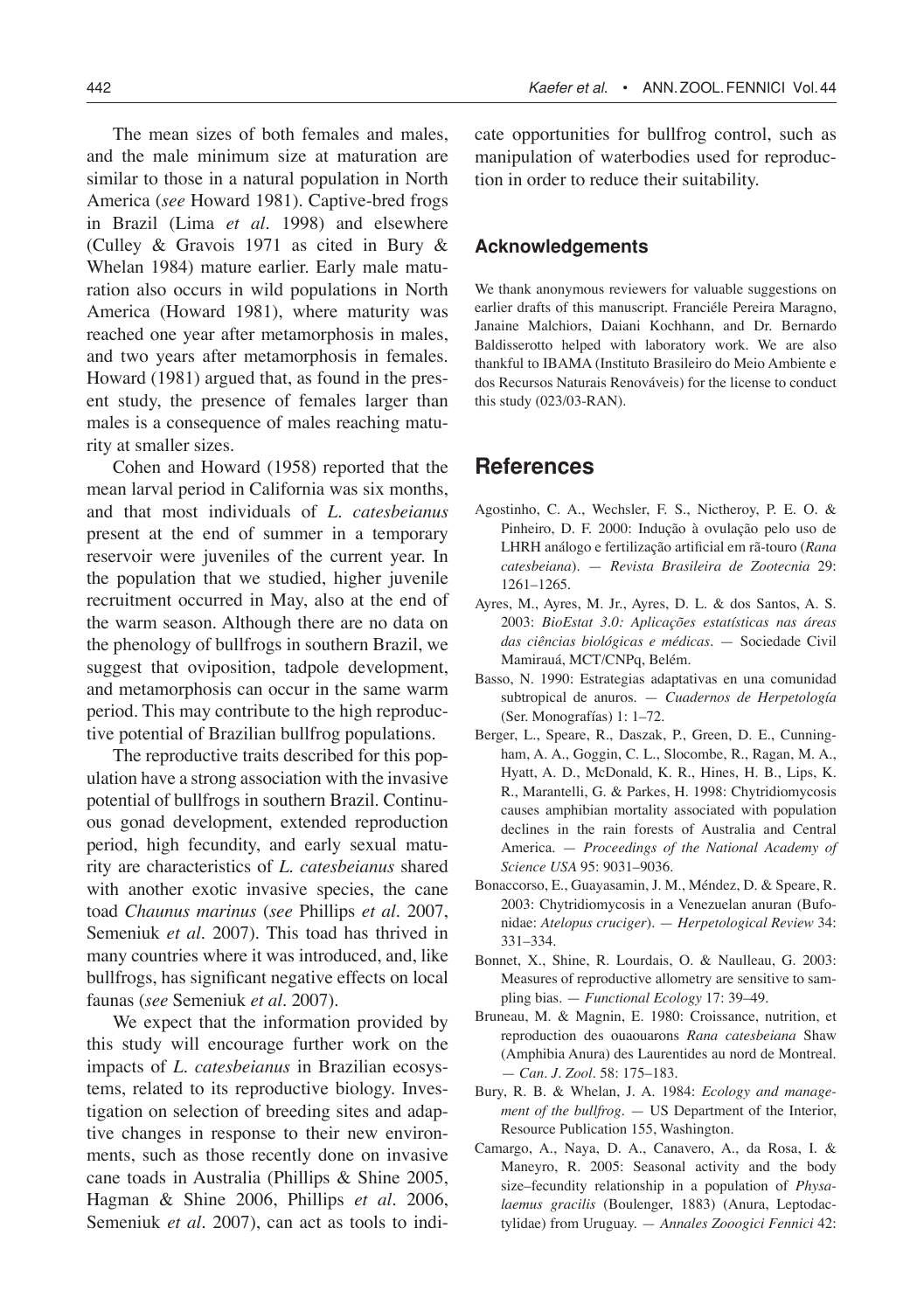513–521.

- Carnaval, A. O. Q. C., Puschendorf, R., Peixoto, O. L., Verdade, V. K. & Rodrigues, M. T. 2006: Amphibian chytrid fungus broadly distributed in the Brazilian Atlantic Rain Forest. — *EcoHealth* 2006: 1–8.
- Carnaval, A. O. Q. C., Toledo, L. F., Haddad, C. F. B. & Britto, F. B. 2005: Chytrid fungus infects high-altitude stream-dwelling *Hylodes magalhaesi* (Leptodactylidae) in the Brazilian Atlantic rainforest. — *FrogLog* 70: 3–4.
- Cei, J. M. 1949: El predominio de la espermatogénesis anual continua en batracios chaqueños. — *Acta Zool. Lilloana* 7: 527–550.
- Cohen, N. W. & Howard, W. E. 1958: Bullfrog food and growth at the San Joaquin Experimental Range, California. — *Copeia* 1958: 223–225.
- Conte, C. E. & Rossa-Feres, D. de C. 2006: Diversidade e ocorrência temporal da anurofauna (Amphibia, Anura) em São José dos Pinhais, Paraná, Brasil. — *Revista Brasileira de Zoologia* 23: 162–175.
- Costa, L. S. C., Lima, S. L., Andrade, D. R. & Agostinho, C. A. 1998a: Caracterização morfológica dos estádios de desenvolvimento do aparelho reprodutor feminino da rã-touro, *Rana catesbeiana*, no sistema anfigranja de criação intensiva. — *Revista Brasileira de Zootecnia* 27: 642–650.
- Costa, L. S. C., Lima, S. L., Andrade, D. R. & Agostinho, C. A. 1998b: Caracterização morfológica dos estádios de desenvolvimento do aparelho reprodutor masculino da rã-touro, *Rana catesbeiana*, no sistema anfigranja de criação intensiva. — *Revista Brasileira de Zootecnia* 27: 651–657.
- Crump, M. L. 1974: Reproductive strategies in a tropical anuran community. — *Misc. Publ. Mus. Nat. Hist. Univ. Kansas* 61: 1–68.
- Daszak, P., Cunningham A. & Hyatt, A. D. 2003: Infectious disease and amphibian population declines. — *Diversity and Distributions* 9: 141–150.
- Delgado, M. J., Gutierrez, P. & Alonso-Bedate, M. 1989: Seasonal cycles in testicular activity in frog, *Rana perezi.* — *Gen. Comp. Endocrinol.* 73: 1–11.
- Díaz-Páez, H. & Ortiz, J. C. 2001: The reproductive cycle of *Pleurodema thaul* (Anura, Leptodactylidae) in central Chile. — *Amphibia-Reptilia* 22: 431–445.
- Duellman W. E. & Crump, M. L. 1974: Speciation in frogs of the *Hyla parviceps* group in the Upper Amazon Basin. — *Occ. Pap. Mus. Nat. Hist. Univ. Kansas* 23: 1–40.
- Galli L., Pereira, A., Márquez, A. & Mazzoni, R. 2006: Ranavirus detection by PCR in cultured tadpoles (*Rana catesbeiana* Shaw, 1802) from South America. — *Aquaculture* 257: 78–82.
- Hagman, M. & Shine, R. 2006: Spawning site selection by feral cane toads (*Bufo marinus*) at an invasion front in tropical Australia. — *Austral Ecology* 31: 551–558.
- Hecnar, S. J. & M'Closkey, R. T. 1997: Changes in the composition of a ranid frog community following bullfrog extinction. — *American Midland Naturalist* 137: 145–150.
- Herrera, R. A., Steciow, M. M. & Natale, G. S. 2005: Chytrid fungus parasitizing the wild amphibian *Leptodactylus ocellatus* (Anura: Leptodactylidae) in Argentina. — *Dis-*

*eases of Aquatic Organisms* 64: 247–252.

- Horseman, N. O., Smith, C. A. & Culley, D. D. Jr. 1978: Effects of age and photoperiod on ovary size and condition in bulfrog *Rana catesbeiana* (Amphibia, Anura, Ranidae). — *J. Herpetol.* 12: 187–190.
- Howard, R. D. 1978: The influence of male-defended oviposition sites on early embrio mortality in bullfrogs. — *Ecology* 59: 789–798.
- Howard, R. D. 1981: Sexual dimorphism in bullfrogs. *Ecology* 62: 303–310.
- Kiesecker, J. M. & Blaustein, A. R. 1998: Effects of introduced bullfrogs and smallmouth bass on microhabitat use, growth, and survival of native red-legged frogs (*Rana aurora*). — *Conervation Biology* 12: 776–787.
- Licht, P., McCreery, B. R., Barnes, R. & Pang, R. 1983: Seasonal and stress related changes in plasma gonadotropins, sex steroids, and corticosterone in bullfrog, *Rana catesbeiana*. — *Gen. Comp. Endocrinol.* 50: 124–145.
- Lima, S. L., Costa, C. L. S., Agostinho, C. A., Andrade, D. R. & Pereira-Filho, H. P. 1998: Estimativa do tamanho da primeira maturação sexual da rã-touro, *Rana catesbeiana*, no sistema anfigranja de criação intensiva. — *Revista Brasileira de Zootecnia* 20: 416–420.
- Lofts, B. 1964: Seasonal changes in the functional activity of the interstitial and spermatogenetic tissues of the green frog *Rana esculenta*. — *Gen. Comp. Endocrinol.*  $4:550-621$ .
- Lofts, B. 1974: Reproduction. In: Lofts, B. (ed.), *Physiology of the Amphibia* 2: 107–218. Academic Press. New York.
- Longcore, J. E., Pessier, A. P. & Nichols, D. K. 1999: *Batrachochytrium dendrobatidis* gen. et sp. nov., a chytrid pathogenic to amphibians. — *Mycologia* 91: 219–227.
- Mack, R. N., Simberloff, D., Lonsdale, W. M., Evans, H., Clout, M. & Bazzaz, F. A. 2000: Biotic invasions: causes, epidemiology, global consequences, and control. — *Ecol. Appl.* 10: 689–710.
- Maluf, J. R. T. 2000: Nova classificação climática do Estado do Rio Grande do Sul. — *Revista Brasileira de Agrometeorologia* 8: 141–150.
- Melchiors, J., Di-Bernardo, M., Pontes, G. M. F., Oliveira, R. B. de, Solé, M. & Kwet, A. 2004: Reprodução de *Pseudis minuta* (Anura, Hylidae) no sul do Brasil. — *Phyllomedusa* 3: 61–68.
- Montero, R. & Pisanó, A. 1991: Ciclo anual de la vitelogénesis en tres especies de anuros del noroeste argentino. — *Alytes* 9: 103–119.
- Montero, R. & Pisanó, A. 1992: El ciclo espermatogénico anual de *Hyla pulchella andina*: un análisis numérico. — *Acta Zool. Lilloana* 41: 173–180.
- Oseen, K. L. & Wassersug, R. J. 2002: Environmental factors influencing calling in sympatric anurans. — *Oecologia* 133: 616–625.
- Parker, I. M., Simberloff, D., Lonsdale, W. M., Goodell, K., Wonham, M., Kareiva, P. M., Williamson, M. H., Von Holle, B., Moyle, P. B., Byers, J. E. & Goldwasser, L. 1999: Impact: toward a framework for understanding the ecological effects of invaders. — *Biological Invasions* 1: 3–19.
- Phillips, B. L., Brown, G. P., Greenlees, M., Webb, J. K. &